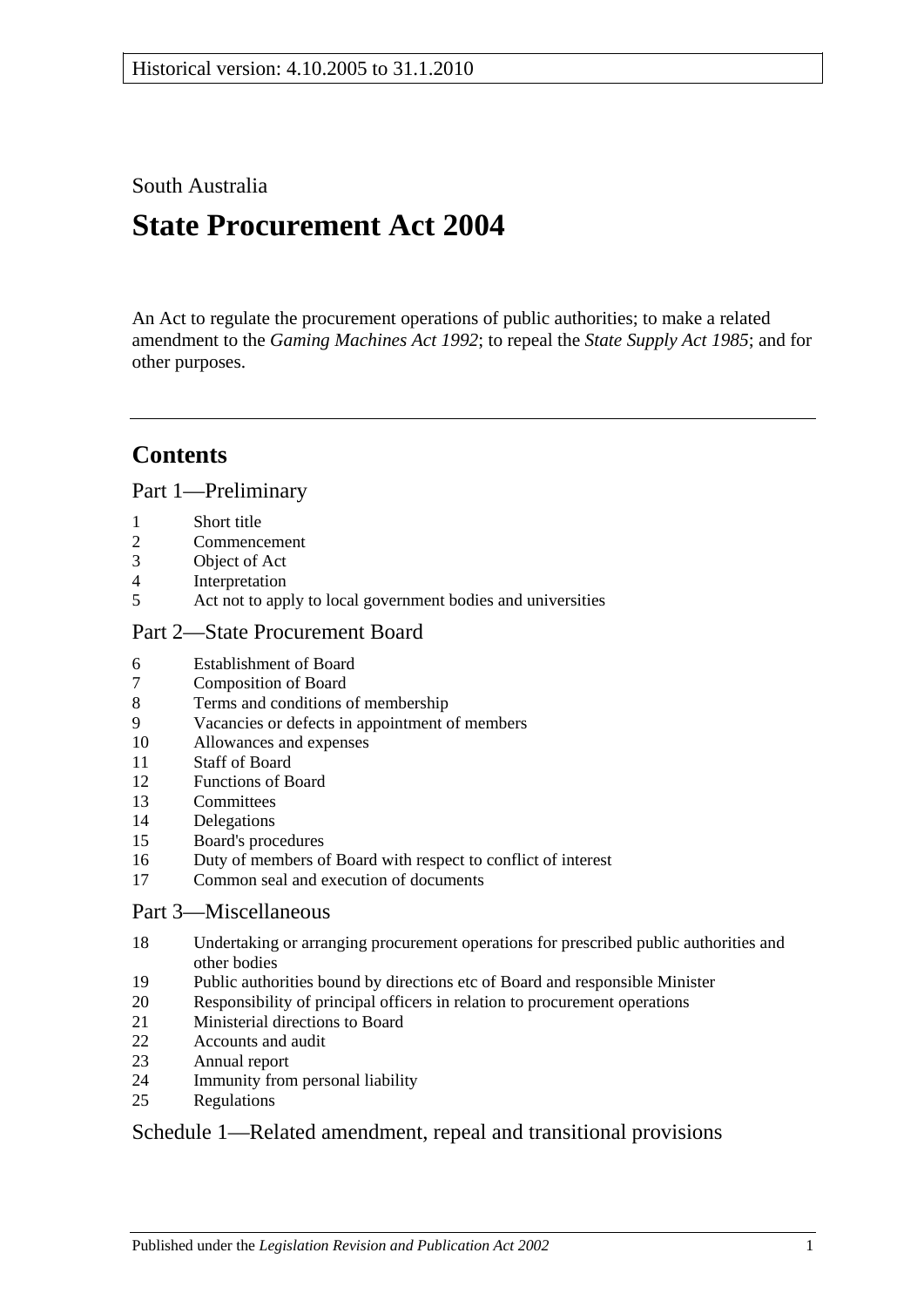# Part 1—Preliminary

1 [Amendment provisions](#page-10-1) Part 2—Amendment of *Gaming Machines Act 1992* 2 [Amendment of section 3—Interpretation](#page-10-2) Part 3—Repeal of *State Supply Act 1985* 3 [Repeal of Act](#page-10-3) Part 4—Transitional provisions 4 [Transitional provisions relating to Board](#page-10-4) [Legislative history](#page-11-0)

### <span id="page-1-0"></span>**The Parliament of South Australia enacts as follows:**

# **Part 1—Preliminary**

#### <span id="page-1-1"></span>**1—Short title**

This Act may be cited as the *State Procurement Act 2004*.

### <span id="page-1-2"></span>**2—Commencement**

This Act will come into operation on a day to be fixed by proclamation.

### <span id="page-1-3"></span>**3—Object of Act**

- (1) The object of this Act is to advance government priorities and objectives by a system of procurement for public authorities directed towards—
	- (a) obtaining value in the expenditure of public money; and
	- (b) providing for ethical and fair treatment of participants; and
	- (c) ensuring probity, accountability and transparency in procurement operations.
- (2) The Board and the Minister must, in administering this Act, have regard to and seek to further the object of this Act.

### <span id="page-1-4"></span>**4—Interpretation**

In this Act, unless the contrary intention appears—

*administrative unit* means an administrative unit under the *[Public Sector Management](http://www.legislation.sa.gov.au/index.aspx?action=legref&type=act&legtitle=Public%20Sector%20Management%20Act%201995)  Act [1995](http://www.legislation.sa.gov.au/index.aspx?action=legref&type=act&legtitle=Public%20Sector%20Management%20Act%201995)*;

*Board* means the State Procurement Board established under [Part 2;](#page-3-1)

*local government body* means a council within the meaning of the *[Local Government](http://www.legislation.sa.gov.au/index.aspx?action=legref&type=act&legtitle=Local%20Government%20Act%201999)  Act [1999](http://www.legislation.sa.gov.au/index.aspx?action=legref&type=act&legtitle=Local%20Government%20Act%201999)* or any body (whether incorporated or unincorporated) established by a council or councils and declared by the regulations to be a local government body;

*prescribed public authority* means a person or body that has been declared by the regulations to be a prescribed public authority for the purposes of this Act;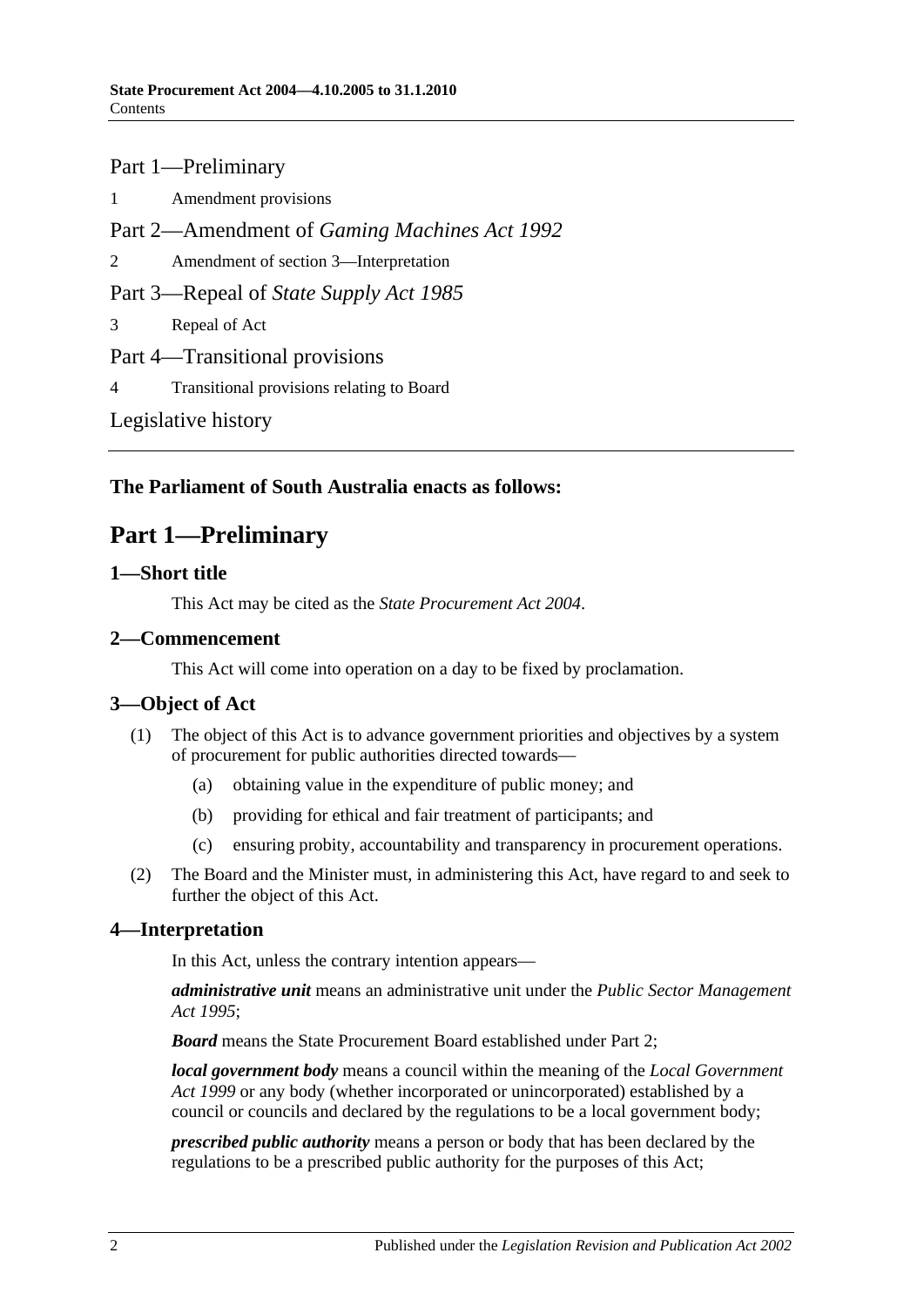*principal officer*, in relation to a public authority, means—

- (a) if the authority consists of a single person (including a corporation sole but not any other body corporate)—that person;
- (b) if the authority consists of an unincorporated board or committee—the presiding officer;
- (c) in any other case—the chief executive officer of the authority or a person declared by the regulations to be the principal officer of the authority;

*procurement operations*, in relation to an authority, means—

- (a) the procurement of goods or services required by the authority for its operations, including (without limitation) the procurement of—
	- (i) a supply of electricity, gas or any other form of energy; or
	- (ii) intellectual property; or
- (b) the management of goods of the authority, including (without limitation) the care, custody, storage, inspection, stocktaking or distribution of goods of the authority; or
- (c) the management of the authority's contracts for services; or
- (d) the disposal of goods surplus to the authority's requirements,

but does not include operations excluded from this definition by the regulations;

#### *public authority* means—

- (a) an administrative unit or other agency or instrumentality of the Crown; or
- (b) any incorporated or unincorporated body—
	- (i) established for a public purpose by an Act; or
	- (ii) established for a public purpose under an Act (other than an Act providing for the incorporation of companies or associations, co-operatives, societies or other voluntary organisations); or
	- (iii) established or subject to control or direction by the Governor, a Minister of the Crown or any instrumentality or agency of the Crown (whether or not established by or under an Act or an enactment); or
- (c) a person or body declared by the regulations to be a public authority for the purposes of this Act,

but does not include a prescribed public authority;

*responsible Minister*, in relation to an authority, means—

- (a) if the authority is an administrative unit—the Minister responsible for that administrative unit;
- (b) if the authority is a body established by an Act—the Minister responsible for the administration of that Act;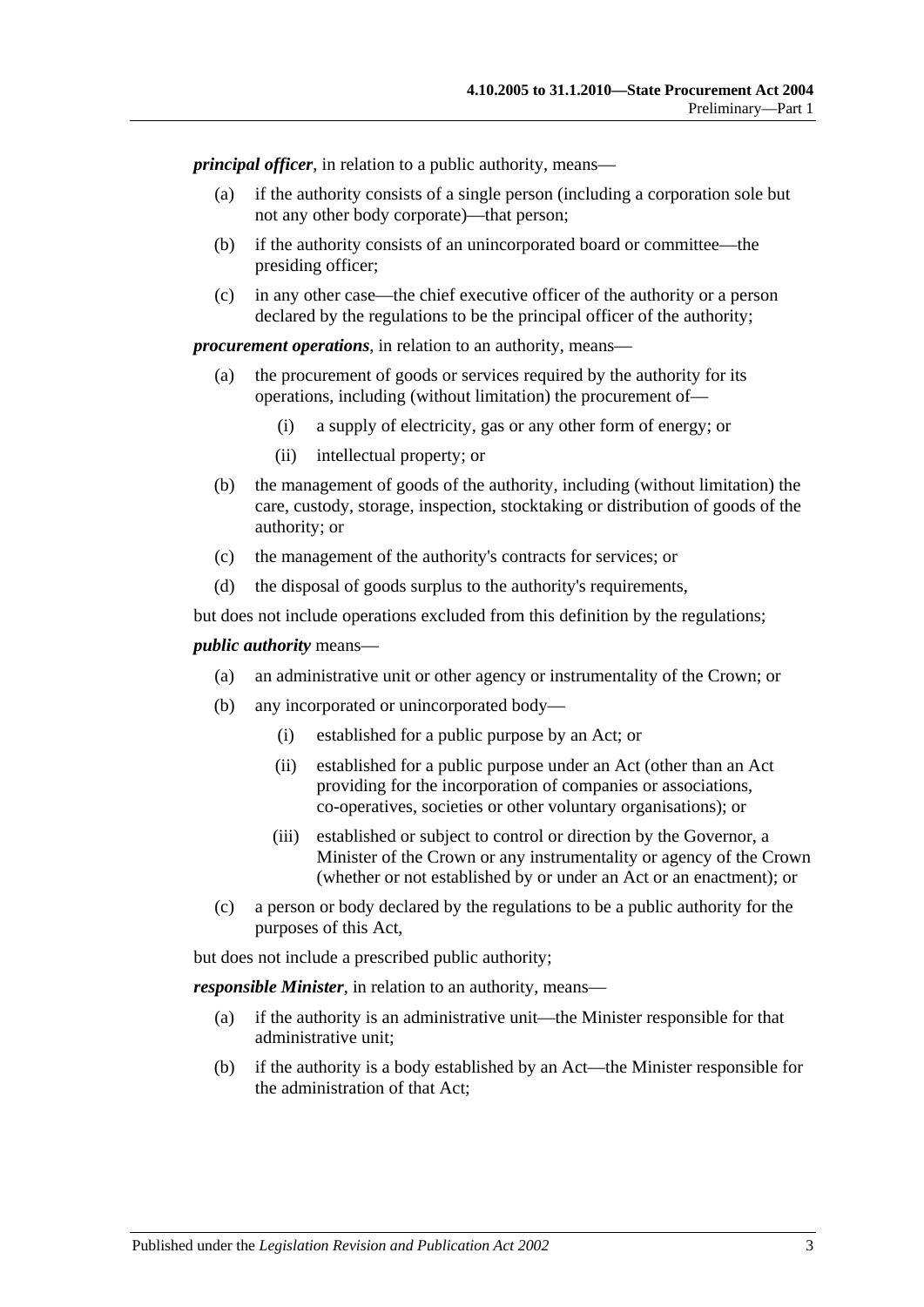- (c) if the authority is a body established under an Act (other than the *[Public](http://www.legislation.sa.gov.au/index.aspx?action=legref&type=act&legtitle=Public%20Sector%20Management%20Act%201995)  [Sector Management Act](http://www.legislation.sa.gov.au/index.aspx?action=legref&type=act&legtitle=Public%20Sector%20Management%20Act%201995) 1995*, the *[Public Corporations Act](http://www.legislation.sa.gov.au/index.aspx?action=legref&type=act&legtitle=Public%20Corporations%20Act%201993) 1993* or an Act providing for the incorporation of companies or associations, co-operatives, societies or other voluntary organisations)—the Minister responsible for the administration of that Act;
- (d) if the authority is a subsidiary under the *[Public Corporations Act](http://www.legislation.sa.gov.au/index.aspx?action=legref&type=act&legtitle=Public%20Corporations%20Act%201993) 1993* of a public corporation established by an Act—the Minister responsible for the administration of that Act;
- (e) if the authority is a subsidiary under the *[Public Corporations Act](http://www.legislation.sa.gov.au/index.aspx?action=legref&type=act&legtitle=Public%20Corporations%20Act%201993) 1993* of an incorporated Minister—that Minister;
- (f) in any other case—the Minister responsible for that authority.

#### <span id="page-3-0"></span>**5—Act not to apply to local government bodies and universities**

This Act (other than [section](#page-8-2) 18) does not apply in relation to a local government body or a university.

# <span id="page-3-1"></span>**Part 2—State Procurement Board**

#### <span id="page-3-2"></span>**6—Establishment of Board**

- (1) The State Procurement Board is established.
- (2) The Board—
	- (a) is a body corporate; and
	- (b) has perpetual succession and a common seal; and
	- (c) is capable of suing and being sued in its corporate name; and
	- (d) has all the powers of a natural person that are capable of being exercised by a body corporate; and
	- (e) has the functions and powers assigned or conferred by or under this Act or any other Act.
- (3) The Board is an agency of the Crown and holds its property on behalf of the Crown.
- (4) If a document appears to bear the common seal of the Board, it will be presumed, in the absence of proof to the contrary, that the common seal of the Board was duly affixed to the document.

#### <span id="page-3-3"></span>**7—Composition of Board**

- <span id="page-3-5"></span><span id="page-3-4"></span>(1) The Board consists of the following members:
	- (a) the presiding member, being the chief executive of the administrative unit that has, subject to the Minister, responsibility for administering this Act or a nominee of the chief executive; and
	- (b) 8 members appointed by the Governor, of whom—
		- (i) 4 must be members or officers of public authorities or prescribed public authorities; and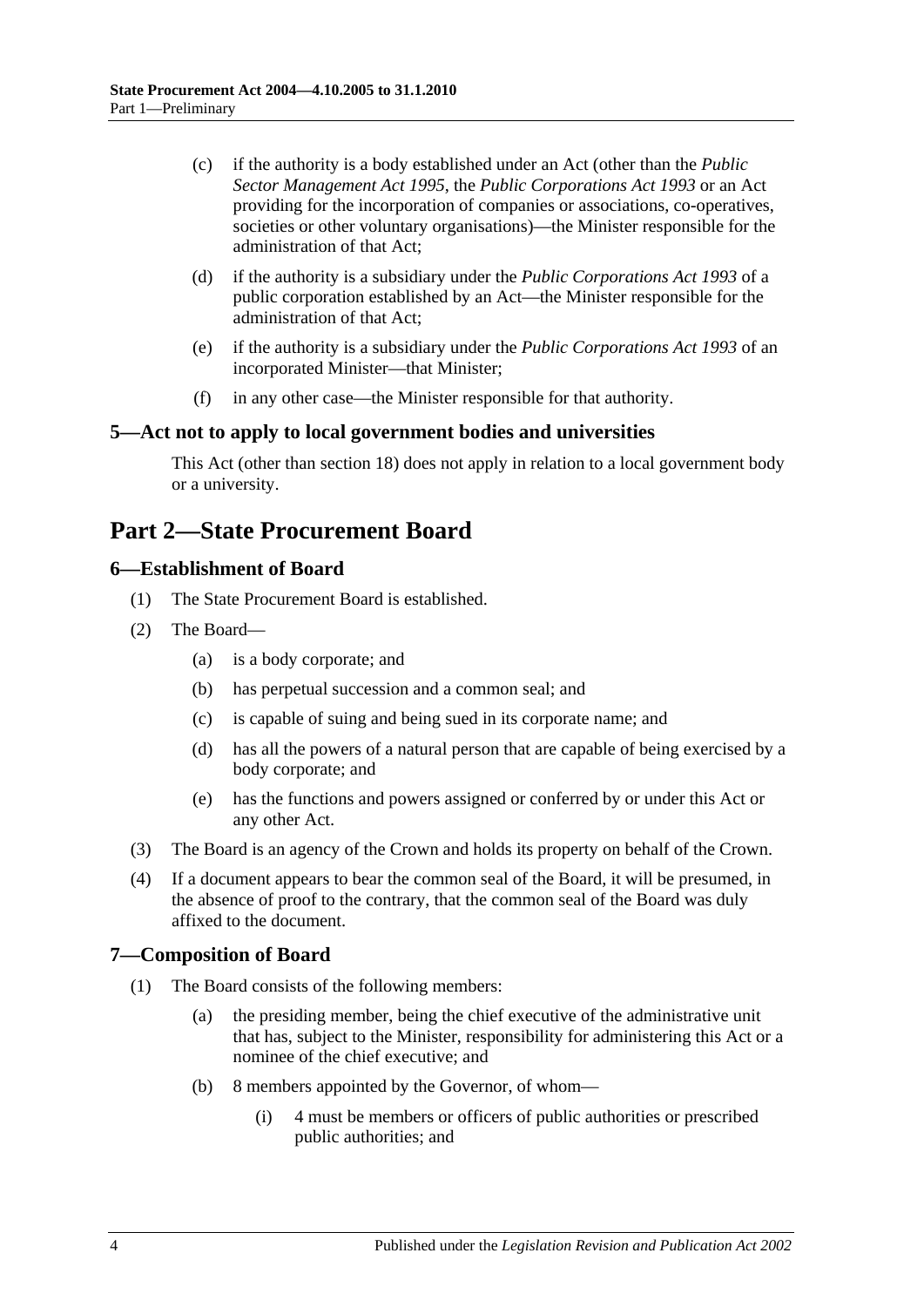- (ii) 4 must be persons who are not members or officers of public authorities or prescribed public authorities.
- (2) The membership of the Board appointed under [subsection](#page-3-4) (1)(b) must include persons who together have, in the Minister's opinion, practical knowledge of, and experience or expertise in, procurement, private commerce or industry, industry development, industrial relations, information technology, risk management, environmental protection and management, community service and social inclusion.
- (3) At least 1 appointed member of the Board must be a woman and at least 1 must be a man.

#### <span id="page-4-0"></span>**8—Terms and conditions of membership**

- (1) An appointed member of the Board will be appointed on conditions determined by the Governor and for a term, not exceeding 2 years, specified in the instrument of appointment and, at the expiration of a term of appointment, is eligible for reappointment.
- <span id="page-4-4"></span>(2) The Governor may remove an appointed member of the Board from office—
	- (a) for breach of, or non-compliance with, a condition of appointment; or
	- (b) for misconduct; or
	- (c) for failure or incapacity to carry out official duties satisfactorily.
- (3) The office of an appointed member of the Board becomes vacant if the member—
	- (a) dies; or
	- (b) completes a term of office and is not reappointed; or
	- (c) resigns by written notice to the Minister; or
	- (d) in the case of a member appointed under section  $7(1)(b)(i)$ —ceases to be a member or officer of a public authority or prescribed public authority; or
	- (e) is removed from office under [subsection](#page-4-4) (2).
- (4) On the office of an appointed member of the Board becoming vacant, a person must be appointed in accordance with this Act to the vacant office.

#### <span id="page-4-1"></span>**9—Vacancies or defects in appointment of members**

An act or proceeding of the Board is not invalid by reason only of a vacancy in its membership or a defect in the appointment of a member.

#### <span id="page-4-2"></span>**10—Allowances and expenses**

A member of the Board is entitled to allowances and expenses determined by the Governor.

#### <span id="page-4-3"></span>**11—Staff of Board**

- (1) The Board will have such staff (comprised of persons employed in the Public Service of the State) as is necessary for the purposes of this Act.
- (2) The Board may, with the approval of the Minister administering an administrative unit of the Public Service, make use of the officers of that unit.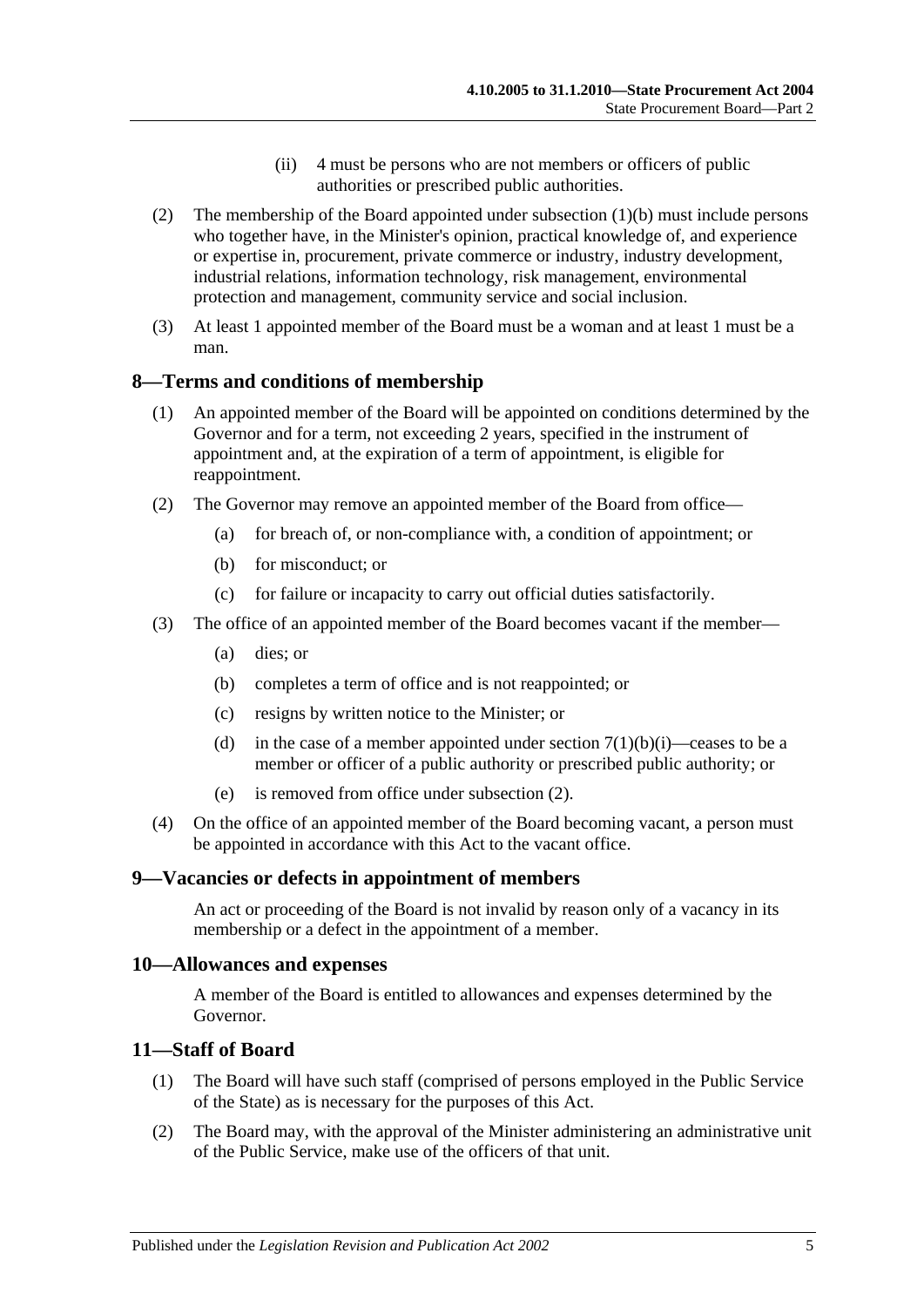(3) The Board may, with the approval of a public authority (being a body corporate), make use of the officers of that public authority.

#### <span id="page-5-0"></span>**12—Functions of Board**

- (1) The Board has the following functions:
	- (a) to facilitate strategic procurement by public authorities by setting the strategic direction of procurement practices across government;
	- (b) to develop, issue and keep under review policies, principles and guidelines relating to the procurement operations of public authorities;
	- (c) to develop, issue and keep under review standards for procurement by public authorities using electronic procurement systems;
	- (d) to give directions relating to the procurement operations of public authorities;
	- (e) to investigate and keep under review levels of compliance with the Board's procurement policies, principles, guidelines, standards and directions;
	- (f) to undertake, make arrangements for or otherwise facilitate or support the procurement operations of public authorities;
	- (g) to assist in the development and delivery of training and development courses and activities relevant to the procurement operations of public authorities;
	- (h) to provide advice and make recommendations to responsible Ministers and principal officers on any matters relevant to the procurement operations of public authorities;
	- (i) to carry out the Board's functions in relation to prescribed public authorities and any other functions assigned to the Board under this Act.
- (2) For the purpose of performing its functions, the Board may—
	- (a) acquire, hold, deal with and dispose of real and personal property; and
	- (b) enter into any kind of contract or arrangement; and
	- (c) acquire or incur any other rights or liabilities; and
	- (d) direct a public authority to furnish to the Board documents or information relating to the operations of the authority; and
	- (e) exercise such other powers as are conferred on it under this Act or as are necessary for, or incidental to, the effective performance of its functions.

#### <span id="page-5-1"></span>**13—Committees**

- (1) The Board may establish committees—
	- (a) to advise the Board on any matter; or
	- (b) to carry out functions on behalf of the Board.
- (2) A committee will consist of—
	- (a) at least one member of the Board; and
	- (b) such other persons as the Board thinks fit to appoint.
- (3) The Board will determine who will be the presiding member of a committee.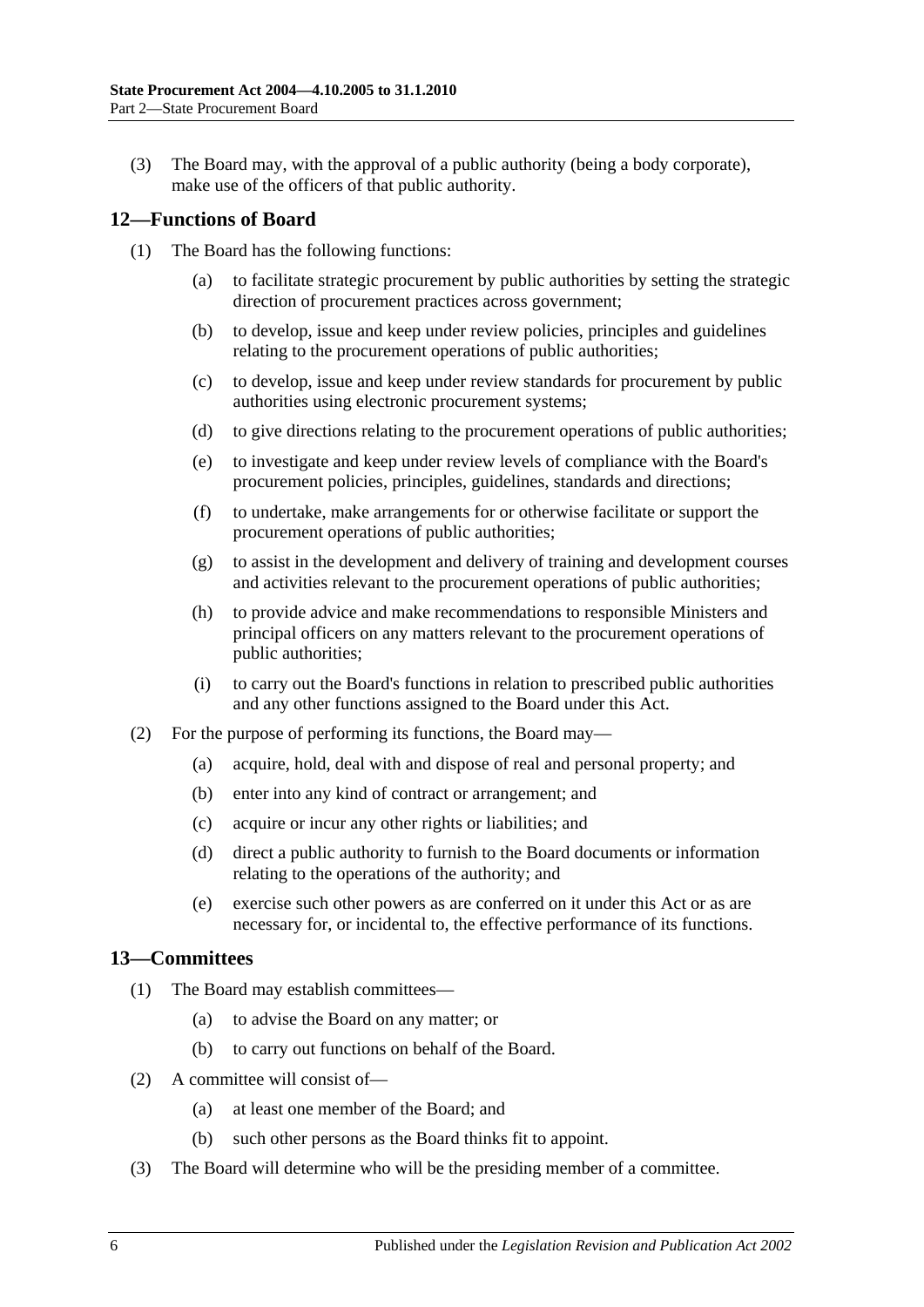(4) The procedures to be observed in relation to the conduct of the business of a committee will be as determined by the Board.

#### <span id="page-6-0"></span>**14—Delegations**

- (1) The Board may delegate any of its functions or powers under this Act other than this power of delegation.
- (2) A delegation—
	- (a) may be made to—
		- (i) a member of the Board; or
		- (ii) a committee established by the Board; or
		- (iii) a member of the staff of the Board; or
		- (iv) any other person engaged in the administration of this Act; and
	- (b) may be made subject to conditions and limitations specified in the instrument of delegation; and
	- (c) is revocable at will and does not derogate from the power of the delegator to act in a matter.

#### <span id="page-6-1"></span>**15—Board's procedures**

- (1) 5 members constitute a quorum of the Board.
- (2) The presiding member will, if present at a meeting of the Board, preside at that meeting, and in the absence of that member, the members present will decide who is to preside.
- (3) A decision carried by a majority of the votes cast by members of the Board at a meeting is a decision of the Board.
- (4) Each member present at a meeting of the Board has one vote on any question arising for decision and the member presiding at the meeting may exercise a casting vote if the votes are equal.
- (5) A conference by telephone or other electronic means between the members of the Board will, for the purposes of this section, be taken to be a meeting of the Board at which the participating members are present if—
	- (a) notice of the conference is given to all members in the manner determined by the Board for the purpose; and
	- (b) each participating member is capable of communicating with every other participating member during the conference.
- (6) A proposed resolution of the Board becomes a valid decision of the Board despite the fact that it is not voted on at a meeting of the Board if—
	- (a) notice of the proposed resolution is given to all members of the Board in accordance with procedures determined by the Board; and
	- (b) a majority of the members express concurrence in the proposed resolution by letter, facsimile transmission, e-mail or other written communication setting out the terms of the resolution.
- (7) The Board must have accurate minutes kept of its meetings.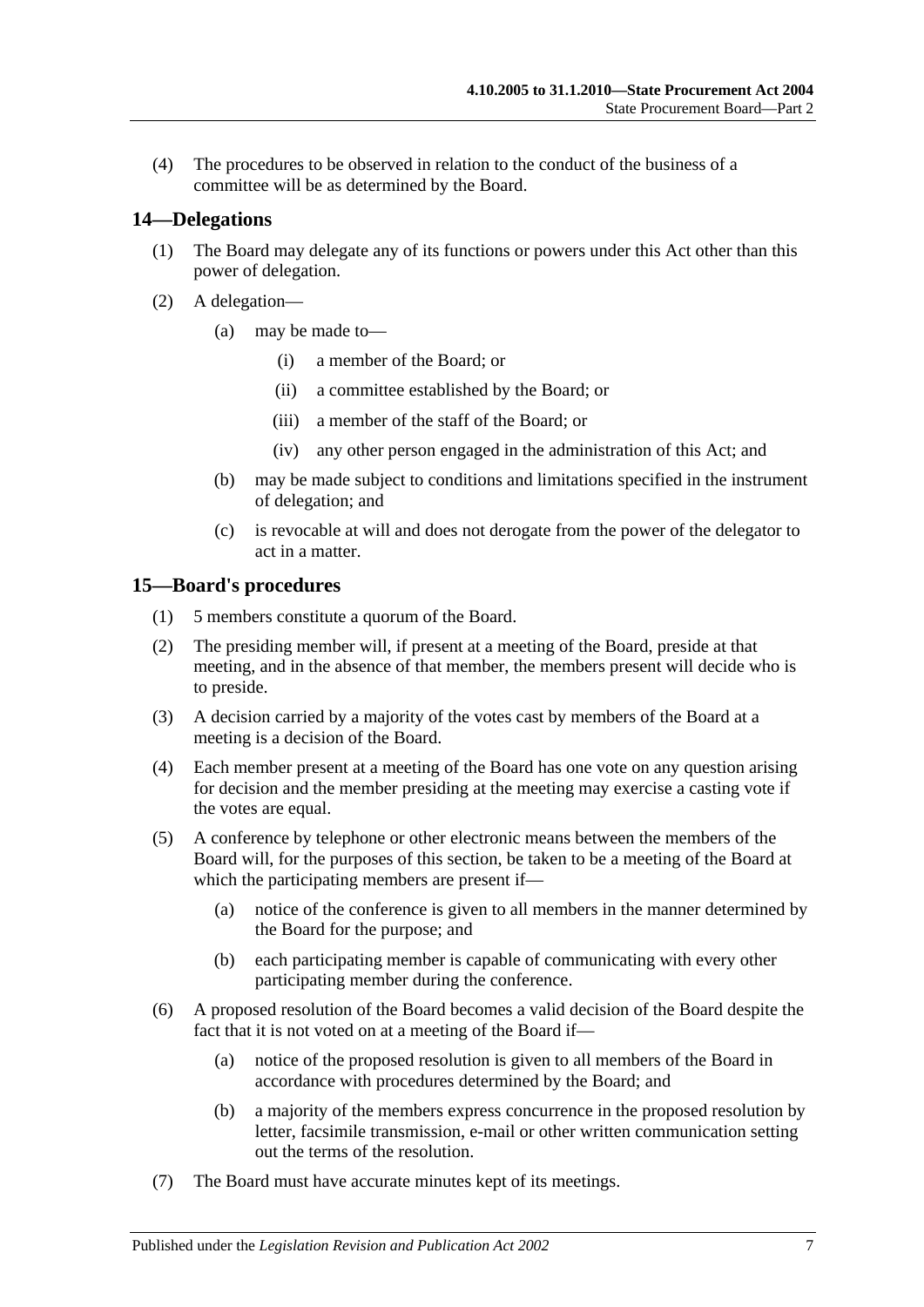(8) Subject to this Act, the Board may determine its own procedures.

#### <span id="page-7-0"></span>**16—Duty of members of Board with respect to conflict of interest**

- (1) A member of the Board who has a direct or indirect personal or pecuniary interest in a matter decided or under consideration by the Board—
	- (a) must, as soon as reasonably practicable, disclose in writing to the Board full and accurate details of the interest; and
	- (b) must not take part in any discussion by the Board relating to that matter; and
	- (c) must not vote in relation to that matter; and
	- (d) must be absent from the meeting room when any such discussion or voting is taking place.

Maximum penalty: \$20 000.

- (2) If a member of the Board makes a disclosure of interest and complies with the other requirements of subsection (1) in respect of a proposed contract—
	- (a) the contract is not liable to be avoided by the Board; and
	- (b) the member is not liable to account to the Board for profits derived from the contract.
- (3) If a member of the Board fails to make a disclosure of interest or fails to comply with any other requirement of subsection (1) in respect of a proposed contract, the contract is liable to be avoided by the Board or the Minister.
- (4) A contract may not be avoided under subsection (3) if a person has acquired an interest in property the subject of the contract in good faith for valuable consideration and without notice of the contravention.
- (5) Where a member of the Board has or acquires a personal or pecuniary interest, or is or becomes the holder of an office, such that it is reasonably foreseeable that a conflict might arise with his or her duties as a member of the Board, the member must, as soon as reasonably practicable, disclose in writing to the Board full and accurate details of the interest or office.

Maximum penalty: \$20 000.

- (6) A disclosure under this section must be recorded in the minutes of the Board and reported to the Minister.
- (7) If, in the opinion of the Minister, a particular interest or office of a member of the Board is of such significance that the holding of the interest or office is not consistent with the proper discharge of the duties of the member, the Minister may require the member either to divest himself or herself of the interest or office or to resign from the Board (and non-compliance with the requirement constitutes misconduct and hence a ground for removal of the member from the Board).
- (8) Without limiting the effect of this section, a member of the Board will be taken to have an interest in a matter for the purposes of this section if an associate of the member has an interest in the matter.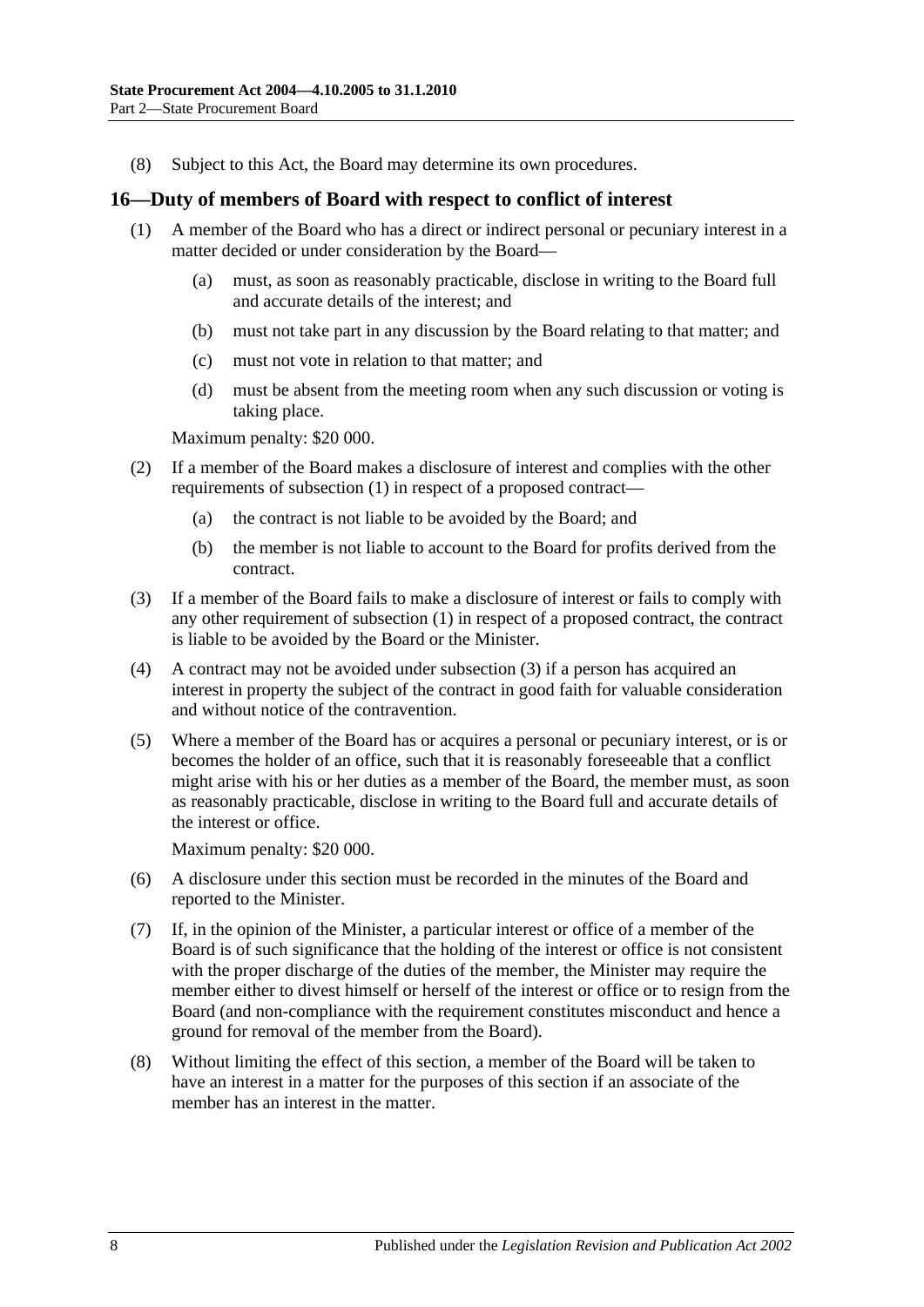- (9) This section does not apply in relation to a matter in which a member of the Board has an interest while the member remains unaware that he or she has an interest in the matter, but in any proceedings against the member the burden will lie on the member to prove that he or she was not, at the material time, aware of his or her interest.
- (10) In this section—

*associate* has the same meaning as in the *[Public Corporations Act](http://www.legislation.sa.gov.au/index.aspx?action=legref&type=act&legtitle=Public%20Corporations%20Act%201993) 1993*.

#### <span id="page-8-0"></span>**17—Common seal and execution of documents**

- (1) The common seal of the Board must not be affixed to a document except in pursuance of a decision of the Board, and the affixing of the seal must be attested by the signatures of 2 members.
- <span id="page-8-4"></span>(2) The Board may, by instrument under its common seal, authorise a member of the Board or any other person to execute documents on behalf of the Board subject to conditions and limitations (if any) specified in the instrument of authority.
- (3) Without limiting [subsection](#page-8-4) (2), an authority may be given so as to authorise 2 or more persons to execute documents jointly on behalf of the Board.
- (4) A document is duly executed by the Board if—
	- (a) the common seal of the Board is affixed to the document in accordance with this section; or
	- (b) the document is signed on behalf of the Board by a person or persons in accordance with an authority conferred under this section.

# <span id="page-8-1"></span>**Part 3—Miscellaneous**

#### <span id="page-8-2"></span>**18—Undertaking or arranging procurement operations for prescribed public authorities and other bodies**

The Board may, with the approval of the Minister, undertake or make arrangements for procurement operations for—

- (a) a prescribed public authority; or
- (b) a body other than a public authority or prescribed public authority.

#### <span id="page-8-3"></span>**19—Public authorities bound by directions etc of Board and responsible Minister**

- (1) A public authority (including every member or officer of the authority) is bound to comply with—
	- (a) any applicable policies, principles, guidelines, standards or directions issued or given by the Board; and
	- (b) any directions given by the responsible Minister on the advice or recommendation of the Board.
- (2) A prescribed public authority (including every member or officer of the authority) is bound to comply with any directions given by the responsible Minister on the advice or recommendation of the Board.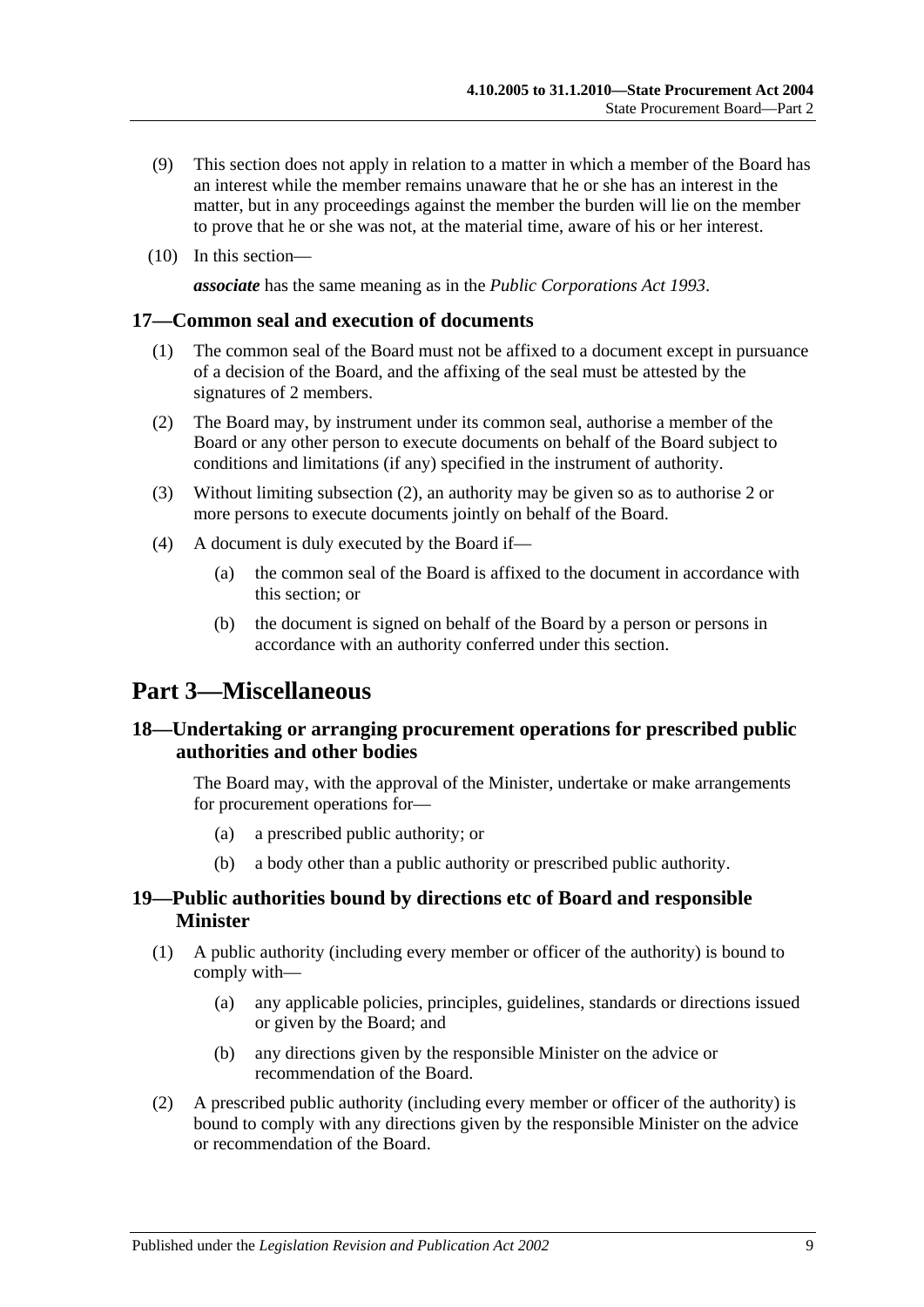#### <span id="page-9-6"></span><span id="page-9-0"></span>**20—Responsibility of principal officers in relation to procurement operations**

- (1) The principal officer of a public authority is responsible for the efficient and cost effective management of the procurement operations of the authority subject to and in accordance with the policies, principles, guidelines, standards and directions of the Board.
- (2) In [subsection](#page-9-6) (1), a reference to a principal officer includes a reference to a delegate of the principal officer.

#### <span id="page-9-1"></span>**21—Ministerial directions to Board**

- (1) The Minister may give general directions in writing to the Board about the performance of its functions.
- (2) A direction may require the Board to take into account a particular government policy or a particular principle or matter.
- (3) The Minister must, within 6 sitting days of giving a direction, cause a copy of the direction to be laid before both Houses of Parliament.
- (4) The Board must comply with a direction given by the Minister under this section.
- (5) Except as provided by this section, the Board is not subject to Ministerial control or direction.

#### <span id="page-9-2"></span>**22—Accounts and audit**

- (1) The Board must keep proper accounting records in relation to its financial affairs, and must have annual statements of account prepared in respect of each financial year.
- (2) The accounts must be audited at least once in every year by the Auditor-General.

#### <span id="page-9-3"></span>**23—Annual report**

- (1) The Board must, on or before 30 September in each year, deliver to the Minister a report on the administration of this Act and the work of the Board during the financial year ending on the preceding 30 June.
- (2) The report must incorporate the audited accounts of the Board for the relevant financial year.
- (3) The Minister must, within 14 sitting days after receiving a report under this section, have copies of the report laid before both Houses of Parliament.

#### <span id="page-9-4"></span>**24—Immunity from personal liability**

- (1) No personal liability attaches to a member of the Board, a member of a committee established by the Board or any other person engaged in the administration of this Act for an act or omission in good faith in the exercise or discharge, or purported exercise or discharge, of a power, function or duty under this Act.
- (2) A liability that would, but for subsection (1), lie against a person, lies instead against the Crown.

#### <span id="page-9-5"></span>**25—Regulations**

The Governor may make such regulations as are contemplated by, or necessary or expedient for the purposes of, this Act.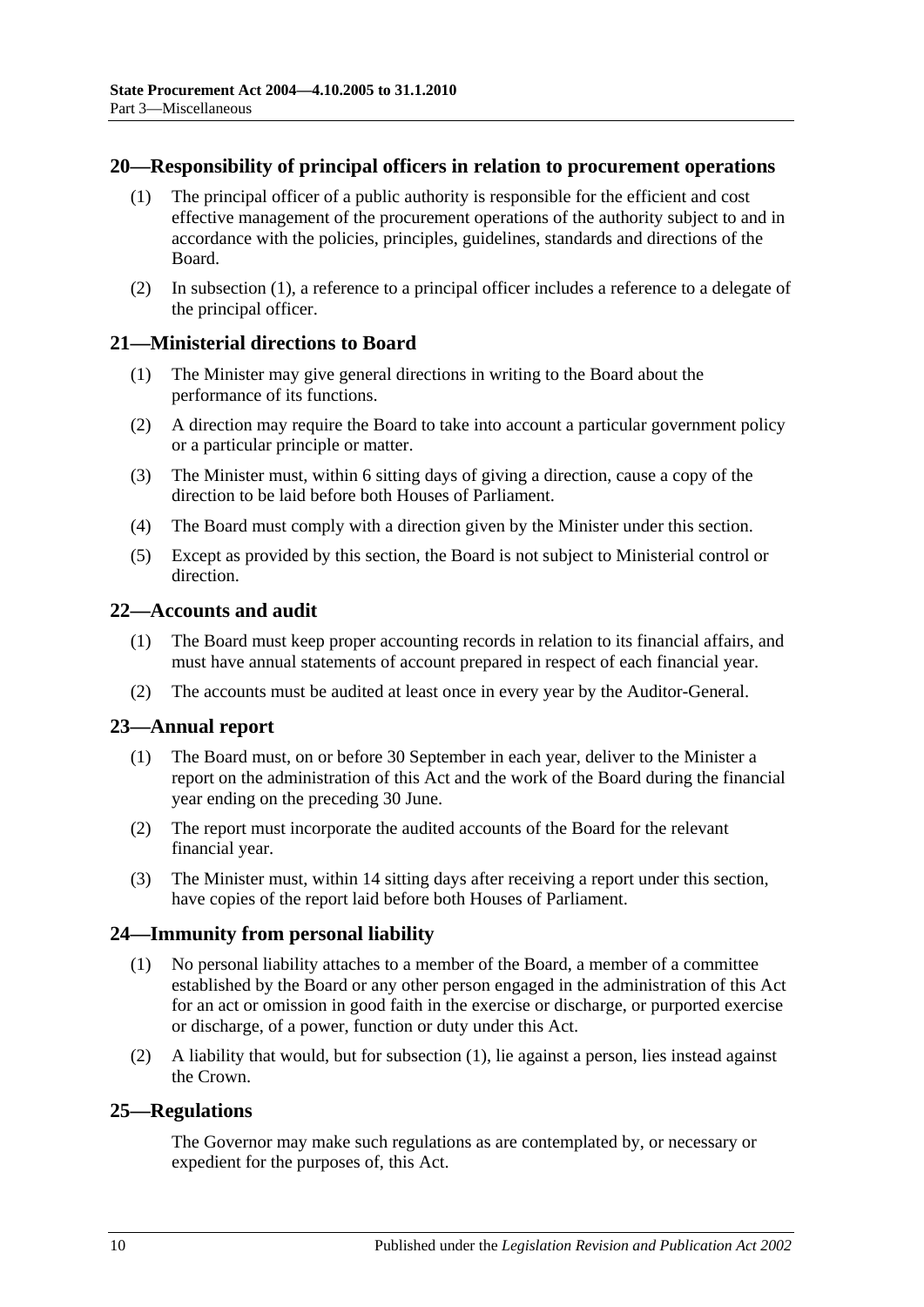# <span id="page-10-0"></span>**Schedule 1—Related amendment, repeal and transitional provisions**

# **Part 1—Preliminary**

### <span id="page-10-1"></span>**1—Amendment provisions**

In this Schedule, a provision under a heading referring to the amendment of a specified Act amends the Act so specified.

# **Part 2—Amendment of** *Gaming Machines Act 1992*

### <span id="page-10-2"></span>**2—Amendment of section 3—Interpretation**

Section 3(1), definition of *the Board*—delete the definition and substitute:

*Board* means the State Procurement Board;

# **Part 3—Repeal of** *State Supply Act 1985*

### <span id="page-10-3"></span>**3—Repeal of Act**

The *[State Supply Act](http://www.legislation.sa.gov.au/index.aspx?action=legref&type=act&legtitle=State%20Supply%20Act%201985) 1985* is repealed.

# **Part 4—Transitional provisions**

### <span id="page-10-4"></span>**4—Transitional provisions relating to Board**

- (1) The State Procurement Board is the same body corporate as the State Supply Board established under the *[State Supply Act](http://www.legislation.sa.gov.au/index.aspx?action=legref&type=act&legtitle=State%20Supply%20Act%201985) 1985*.
- (2) A reference in an instrument to the State Supply Board is (where the context admits) to be read as a reference to the State Procurement Board.
- (3) On the commencement of this clause, all members of the Board then in office vacate their respective offices so that fresh appointments may be made to the Board under this Act.
- (4) Despite section 14(3) of the *[Acts Interpretation Act](http://www.legislation.sa.gov.au/index.aspx?action=legref&type=act&legtitle=Acts%20Interpretation%20Act%201915) 1915*, if appointments are to be made to the Board under that Act prior to the commencement and for the purposes of [section](#page-3-3) 7, those appointments will take effect on the commencement of [section](#page-3-3) 7 and not before.